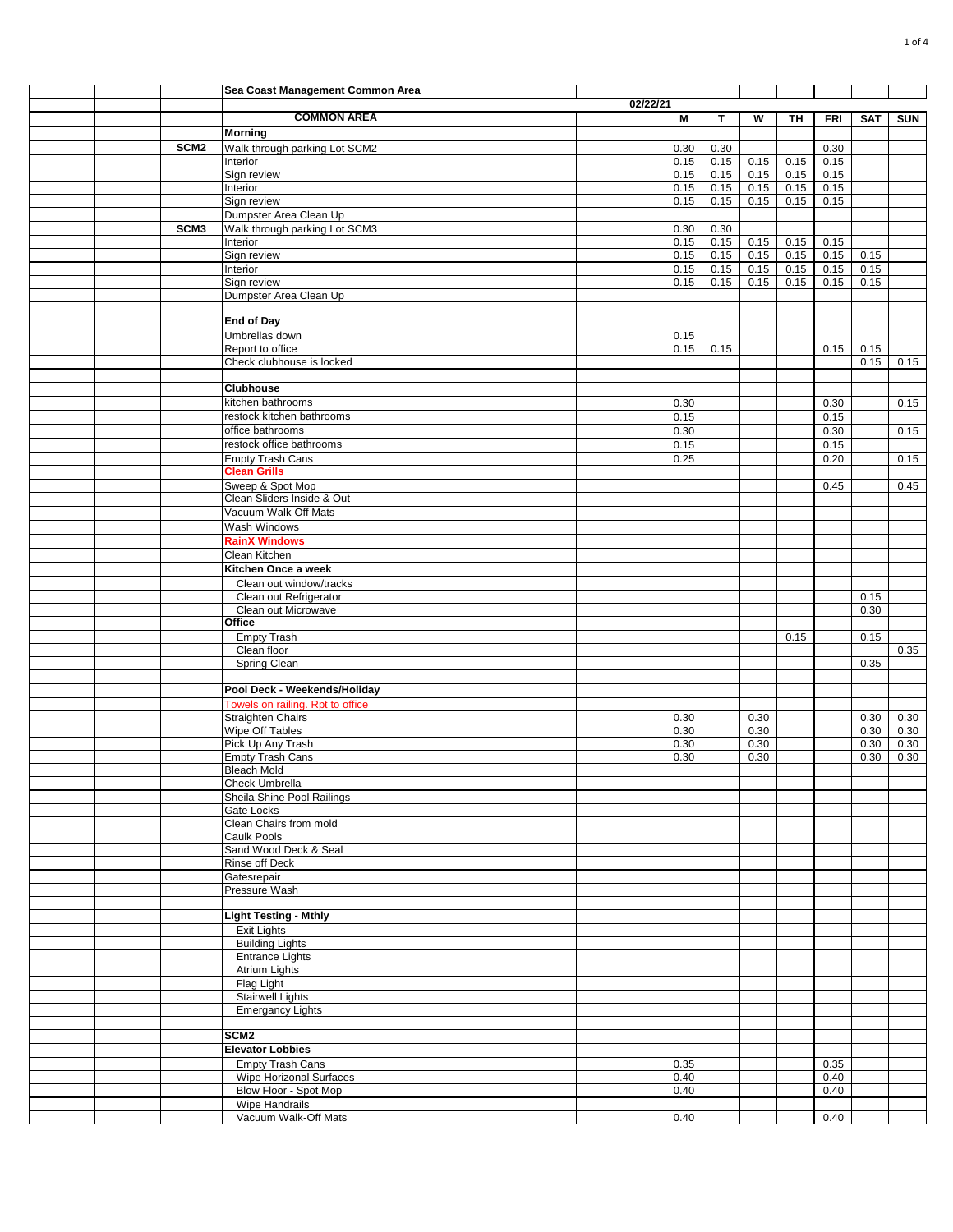|  | Sea Coast Management Common Area                          |          |      |              |      |              |            |            |            |
|--|-----------------------------------------------------------|----------|------|--------------|------|--------------|------------|------------|------------|
|  | <b>COMMON AREA</b>                                        | 02/22/21 | M    | T            | W    |              |            |            | <b>SUN</b> |
|  | Clean Both sides of Door Glass                            |          |      |              |      | TΗ           | <b>FRI</b> | <b>SAT</b> |            |
|  | Clean windows In/Out                                      |          |      |              |      |              |            |            |            |
|  | <b>Elevator &amp; Interiors</b>                           |          |      |              |      |              |            |            |            |
|  | Wipe Down Interior Panels                                 |          |      | 0.40         |      |              |            |            |            |
|  | Sheila Shine<br>Clean tracks hard wire brush              |          |      | 0.45<br>0.40 |      |              |            |            |            |
|  | Mop floor & corners                                       |          |      | 1.00         |      |              |            |            |            |
|  | Full sanatize                                             |          |      |              |      |              |            |            |            |
|  | <b>Walkways &amp; Stairwell</b>                           |          |      |              |      |              |            |            |            |
|  | Items in walkways? Picture report to office<br>Blow       |          |      |              |      |              |            |            |            |
|  | Spot Mop                                                  |          |      |              |      |              |            |            |            |
|  | Pick up trash                                             |          |      |              | 0.35 |              |            |            |            |
|  | <b>Wipe Handrails</b><br>Wash down                        |          |      |              | 1.00 |              |            |            |            |
|  | Pressure Wash                                             |          |      |              |      |              |            |            |            |
|  | <b>Laundry Rooms</b>                                      |          |      |              |      |              |            |            |            |
|  | Sweep-Spot Mop                                            |          |      |              |      |              |            |            |            |
|  | <b>Empty Trash Cans</b><br>Wipe Horizonal Surfaces        |          |      |              |      |              |            | 1.00       |            |
|  | Ducts cleaned out                                         |          |      |              |      |              |            |            |            |
|  | <b>Parking lots</b>                                       |          |      |              |      |              |            |            |            |
|  | Garbage Pick up                                           |          | 0.35 |              |      |              |            |            |            |
|  | Call Bulk?                                                |          |      |              |      |              |            |            |            |
|  | <b>Trash Chutes</b><br>Recycle Area cleaned               |          |      |              |      |              |            |            |            |
|  | Recycle Bins pressure washed                              |          |      |              |      |              |            |            |            |
|  | Numbers stenciled                                         |          |      |              |      |              |            |            |            |
|  | Lines striped                                             |          |      |              |      |              |            |            |            |
|  | Tagging cars<br>Towing                                    |          |      |              |      |              |            |            |            |
|  | <b>Pressure Wash Trash Receptacle</b>                     |          |      |              |      |              |            |            |            |
|  | Clean/Deodorize Trash Chute                               |          |      |              |      |              |            |            |            |
|  | NO BLOWING SAND IN DRAINS!                                |          |      |              |      |              |            |            |            |
|  | SCM3                                                      |          |      |              |      |              |            |            |            |
|  | <b>Elevator Lobbies</b>                                   |          |      |              |      |              |            |            |            |
|  | <b>Empty Trash Cans</b>                                   |          |      | 0.35         |      |              | 0.35       |            |            |
|  | <b>Wipe Horizonal Surfaces</b>                            |          |      | 0.40         |      |              | 0.40       |            |            |
|  | Blow Floor - Spot Mop<br><b>Wipe Handrails</b>            |          |      | 0.40         |      |              | 0.40       |            |            |
|  | Vacuum Walk-Off Mats                                      |          |      | 0.40         |      |              | 0.40       |            |            |
|  | Clean Both sides of Door Glass                            |          |      |              |      |              |            |            |            |
|  | Clean windows In/Out                                      |          |      |              |      |              |            |            |            |
|  | Elevator & Interiors                                      |          |      |              |      |              |            |            |            |
|  | Wipe Down Interior Panels                                 |          |      |              |      | 0.40<br>0.45 |            |            |            |
|  | Sheila Shine<br>Clean tracks hard wire brush              |          |      |              |      |              |            |            |            |
|  | Mop floor & corners                                       |          |      |              |      |              |            |            |            |
|  | Full sanatize                                             |          |      |              |      |              |            |            |            |
|  | <b>Walkways &amp; Stairwell</b>                           |          |      |              |      |              |            |            |            |
|  | Items in walkways? Picture report to office               |          |      |              |      |              |            |            |            |
|  | Blow                                                      |          |      |              |      |              |            |            |            |
|  | Spot Mop                                                  |          |      |              |      |              |            |            |            |
|  | Pick up trash                                             |          |      |              |      |              |            |            |            |
|  | Wipe Handrails<br>Wash down                               |          |      |              |      |              |            |            |            |
|  | Pressure Wash                                             |          |      |              |      |              |            |            |            |
|  | <b>Laundry Rooms</b>                                      |          |      |              |      |              |            |            |            |
|  | Sweep-Spot Mop                                            |          |      |              |      |              |            |            |            |
|  | <b>Empty Trash Cans</b><br><b>Wipe Horizonal Surfaces</b> |          |      |              |      |              |            |            | 1.00       |
|  | <b>Parking lots</b>                                       |          |      |              |      |              |            |            |            |
|  | Garbage Pick up                                           |          | 0.35 |              |      |              |            |            |            |
|  | Call Bulk?                                                |          |      |              |      |              |            |            |            |
|  | <b>Trash Chutes</b><br>Recycle Area cleaned               |          |      |              |      |              |            |            |            |
|  | Recycle Bins pressure washed                              |          |      |              |      |              |            |            |            |
|  | Numbers stenciled                                         |          |      |              |      |              |            |            |            |
|  | Lines striped                                             |          |      |              |      |              |            |            |            |
|  | <b>Test Building Lights</b><br>Tagging cars               |          |      |              |      |              |            |            |            |
|  | Towing                                                    |          |      |              |      |              |            |            |            |
|  | Pressure Wash Trash Receptacle                            |          |      |              |      |              |            |            |            |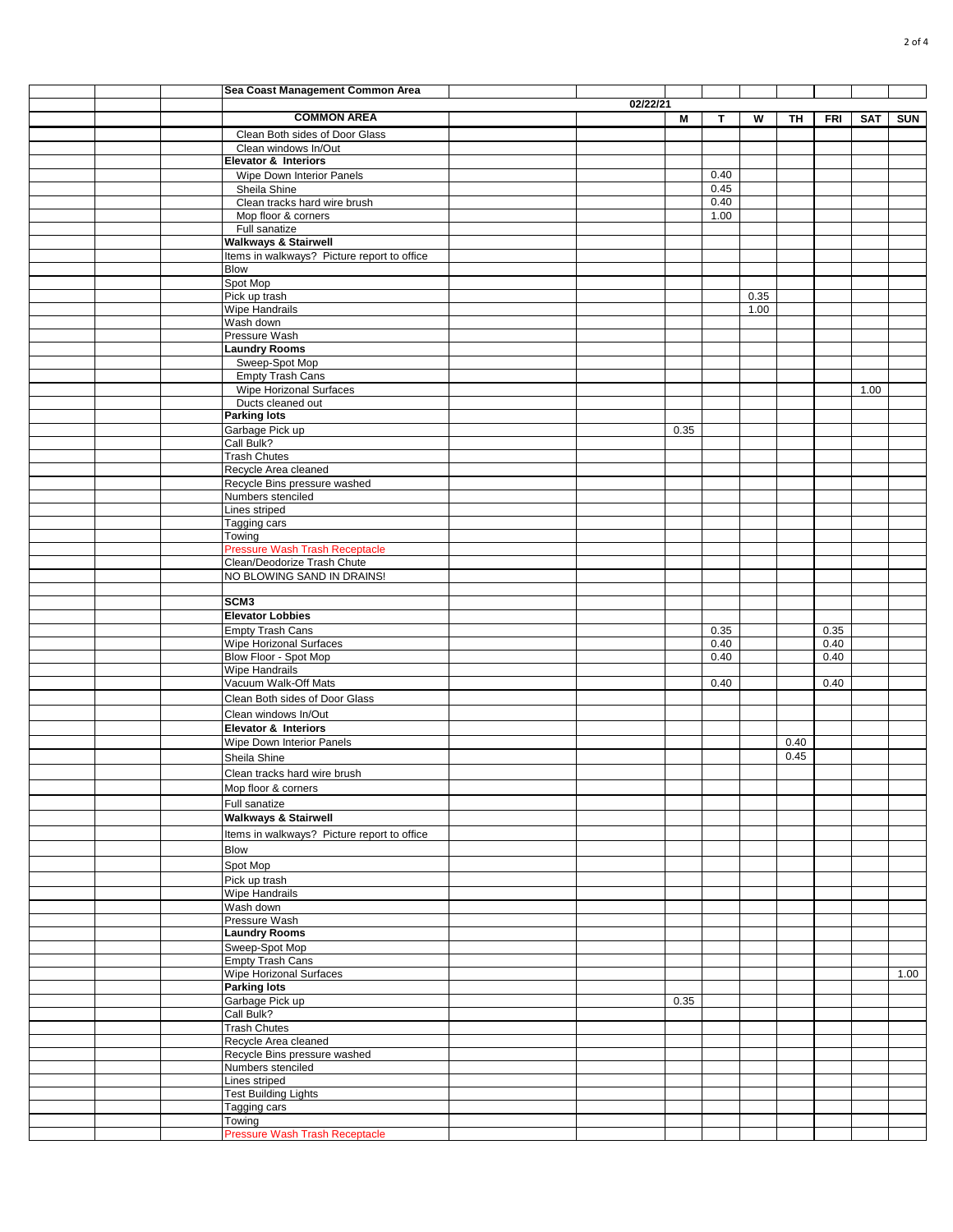|                          |          |                  | Sea Coast Management Common Area                     |  |                               |            |            |            |            |            |            |            |  |
|--------------------------|----------|------------------|------------------------------------------------------|--|-------------------------------|------------|------------|------------|------------|------------|------------|------------|--|
|                          |          |                  | 02/22/21                                             |  |                               |            |            |            |            |            |            |            |  |
|                          |          |                  | <b>COMMON AREA</b>                                   |  |                               | M          | т          | W          | TH         | <b>FRI</b> | <b>SAT</b> | <b>SUN</b> |  |
|                          |          |                  | Clean/Deodorize Trash Chute                          |  |                               |            |            |            |            |            |            |            |  |
|                          |          |                  | NO BLOWING SAND IN DRAINS!                           |  |                               |            |            |            |            |            |            |            |  |
|                          |          |                  |                                                      |  |                               |            |            |            |            |            |            |            |  |
|                          |          |                  | <b>Breaks</b>                                        |  |                               |            |            |            |            |            |            |            |  |
|                          |          |                  | Chris                                                |  |                               | 0.30       | 0.30       | 0.30       | 0.30       | 0.30       | <b>OFF</b> | <b>OFF</b> |  |
|                          |          |                  | Derick                                               |  |                               | <b>OFF</b> | <b>OFF</b> | <b>OFF</b> | <b>OFF</b> | <b>OFF</b> | 0.30       | 0.30       |  |
|                          |          |                  |                                                      |  |                               |            |            |            |            |            |            |            |  |
| <b>Priority</b><br>Level | Date:    | Location:        | <b>PROJECTS: AS ASSIGNED</b>                         |  | Progress:                     |            |            |            |            |            |            |            |  |
| After<br>construction    | 10/20/20 | SCM <sub>2</sub> | SCM2 Ocean - Plants after const done                 |  |                               |            |            |            |            |            |            |            |  |
| <b>DOOR</b>              | 02/08/21 | SCM <sub>2</sub> | Change 5th floor OF ownerstorage door knob           |  |                               |            |            |            |            |            |            |            |  |
| <b>DOOR</b>              | 02/08/21 | SCM <sub>2</sub> | Replace door knob 4th floor OF manager<br>storage    |  |                               |            |            |            |            |            |            |            |  |
| <b>DOOR</b>              | 02/15/21 | SCM <sub>2</sub> | 5th fl OF owners storage door knob needs<br>replaced |  |                               |            |            |            |            |            |            |            |  |
| <b>FIRE</b>              | 02/15/21 | SCM <sub>3</sub> | fire extinguisher cover between 209/210<br>cracked   |  |                               |            |            |            |            |            |            |            |  |
| <b>FIRE</b>              | 12/11/20 | SCM <sub>2</sub> | Replace fire extinguisher box between<br>209/210     |  |                               |            |            |            |            |            |            |            |  |
| <b>HOLD</b>              | 09/30/20 | 2&3              | Kayak Room                                           |  |                               |            |            |            |            |            |            |            |  |
| <b>HOLD</b>              | 12/11/20 | SCM <sub>2</sub> | Re-number all small mailboxes                        |  |                               |            |            |            |            |            |            |            |  |
| LAUN                     | 02/15/21 | SCM <sub>2</sub> | 5th fl ST laundry door frame needs fixed             |  |                               |            |            |            |            |            |            |            |  |
| <b>PAINT</b>             | 02/08/21 | SCM <sub>2</sub> | Paint Electrical room door OF                        |  |                               |            |            |            |            |            |            |            |  |
| <b>PAINT</b>             | 12/11/20 | SCM <sub>3</sub> | sand and repaint elevator room door                  |  |                               |            |            |            |            |            |            |            |  |
| <b>STAIR</b>             | 02/08/21 | SCM <sub>2</sub> | Pressure wash all walkways                           |  |                               |            |            |            |            |            |            |            |  |
| <b>STAIR</b>             | 02/08/21 | SCM <sub>3</sub> | Street Stairwell needs washed down                   |  |                               |            |            |            |            |            |            |            |  |
| <b>STAIR</b>             | 02/15/21 | SCM <sub>3</sub> | southend stairwell needs washed down                 |  |                               |            |            |            |            |            |            |            |  |
| <b>TRSH</b>              | 02/08/21 | SCM <sub>2</sub> | Trash chute in front of 401 needs parts              |  |                               |            |            |            |            |            |            |            |  |
| <b>TRSH</b>              | 02/15/21 | SCM <sub>3</sub> | 4th floor OF south end trash chute handle            |  |                               |            |            |            |            |            |            |            |  |
| <b>TRSH</b>              | 02/15/21 | SCM <sub>3</sub> | 4th floor middle trash chute handle                  |  |                               |            |            |            |            |            |            |            |  |
| <b>TRSH</b>              | 02/15/21 | SCM <sub>3</sub> | 2nd fl trash chute handle OF southend t              |  |                               |            |            |            |            |            |            |            |  |
| <b>TRSH</b>              | 02/15/21 | SCM <sub>3</sub> | 1st fl middle trash chute handle                     |  |                               |            |            |            |            |            |            |            |  |
| <b>TRSH</b>              | 02/15/21 | SCM <sub>3</sub> | 1st fl OF trash chute handle                         |  |                               |            |            |            |            |            |            |            |  |
| <b>TRSH</b>              | 02/15/21 | SCM <sub>2</sub> | 4th fl OF trash chute handle                         |  |                               |            |            |            |            |            |            |            |  |
| <b>TRSH</b>              | 02/15/21 | SCM <sub>2</sub> | 2nd fl OF trash chute handle                         |  |                               |            |            |            |            |            |            |            |  |
| <b>SCREEN</b>            | 02/08/21 | SCM <sub>2</sub> | 514 needs screens replaced                           |  |                               |            |            |            |            |            |            |            |  |
| <b>SCREEN</b>            |          | 3.204            | <b>Balcony Screens from Constructions</b>            |  |                               |            |            |            |            |            |            |            |  |
|                          |          |                  |                                                      |  |                               |            |            |            |            |            |            |            |  |
| PAINT                    |          | 2.405            | Balcony from concrete                                |  | 3/20/21 after<br>renters gone |            |            |            |            |            |            |            |  |
| <b>PAVERS</b>            |          | 3.106            | Pavers to be fixed                                   |  |                               |            |            |            |            |            |            |            |  |
|                          | 02/23/21 | SCM <sub>3</sub> | Ruts from lifts                                      |  |                               |            |            |            |            |            |            |            |  |
|                          |          | SCM <sub>3</sub> | SOD for front of building                            |  |                               |            |            |            |            |            |            |            |  |
|                          |          |                  |                                                      |  |                               |            |            |            |            |            |            |            |  |